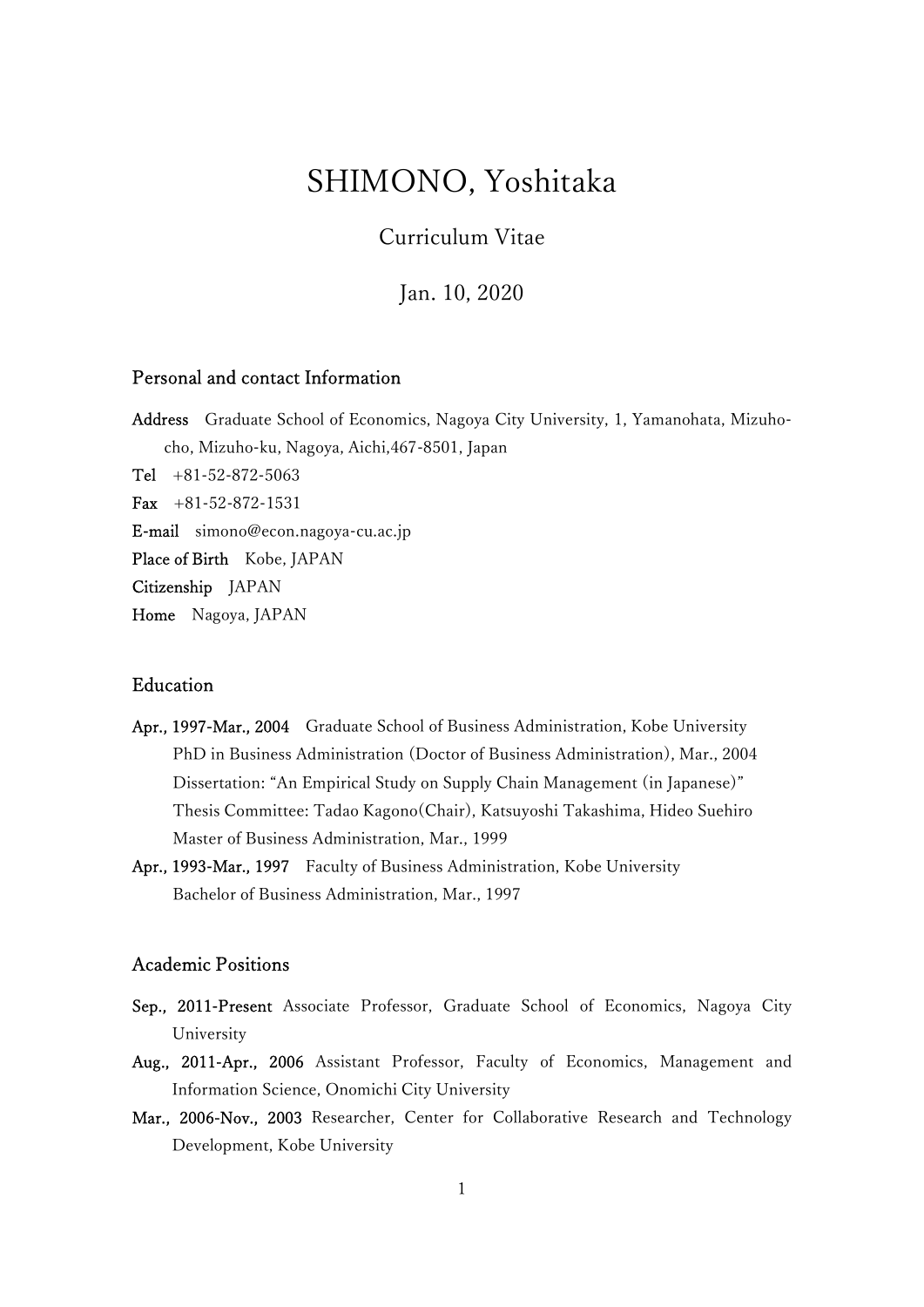Apr., 2002-Oct., 2003 Researcher, Graduate School of Business Administration, Kobe University

#### Academic Associations

- ・European International Business Academy, Regular Member, 2012-Present
- ・ Japanese Operations Management and Strategy Association, Regular Member, 2012- Present
- ・Japan Academy of Business Administration, Regular Member, 2002-Present
- ・Japan Academy of International Business Studies, Regular Member, 2001-Present
- ・Academic Association for Organizational Science, Regular Member, 2001-Present

# Grants and Fellowship

#### Japan Society for the Promotion of the Science

- ・Grant in Aid for Scientific Research(B), Apr., 2019-Mar., 2023, #19H01524, JPY13,910,000 (Principal Investigator: Atsumi Kato).
- ・Grant in Aid for Scientific Research(B), Apr., 2016-Mar., 2020, #16H05709, JPY15,210,000 (Principal Investigator: Tadao Kagono).
- ・Grant in Aid for Scientific Research(C), Apr., 2016-Mar., 2019, #16K03809, JPY4,290,000 (Principal Investigator: Atsumi Kato).
- ・Grant in Aid for Scientific Research(C), Apr., 2014-Mar., 2017, #26380516, JPY3,120,000 (Principal Investigator: Yoshitaka Shimono).
- ・Grant in Aid for Scientific Research(B), Apr., 2013-Mar., 2016, #25285128, JPY17,290,000 (Principal Investigator: Tadao Kagono).
- ・Grant in Aid for Scientific Research(B), Apr., 2012-Mar., 2016, #24402026, JPY17,030,000 (Principal Investigator: Munehiko Ito).
- ・Grant in Aid for Young Scientists(B), Apr., 2009-Mar., 2011, #21730308, JPY2,340,000 (Principal Investigator: Yoshitaka Shimono).
- ・Grant in Aid for Young Scientists(B), Apr., 2006-Mar., 2008, #18730245, JPY1,300,000 (Principal Investigator: Yoshitaka Shimono).

## Courses Taught

#### International Business

・International Business(Graduate), Nagoya City University(Summer 2015, 2016 and 2017,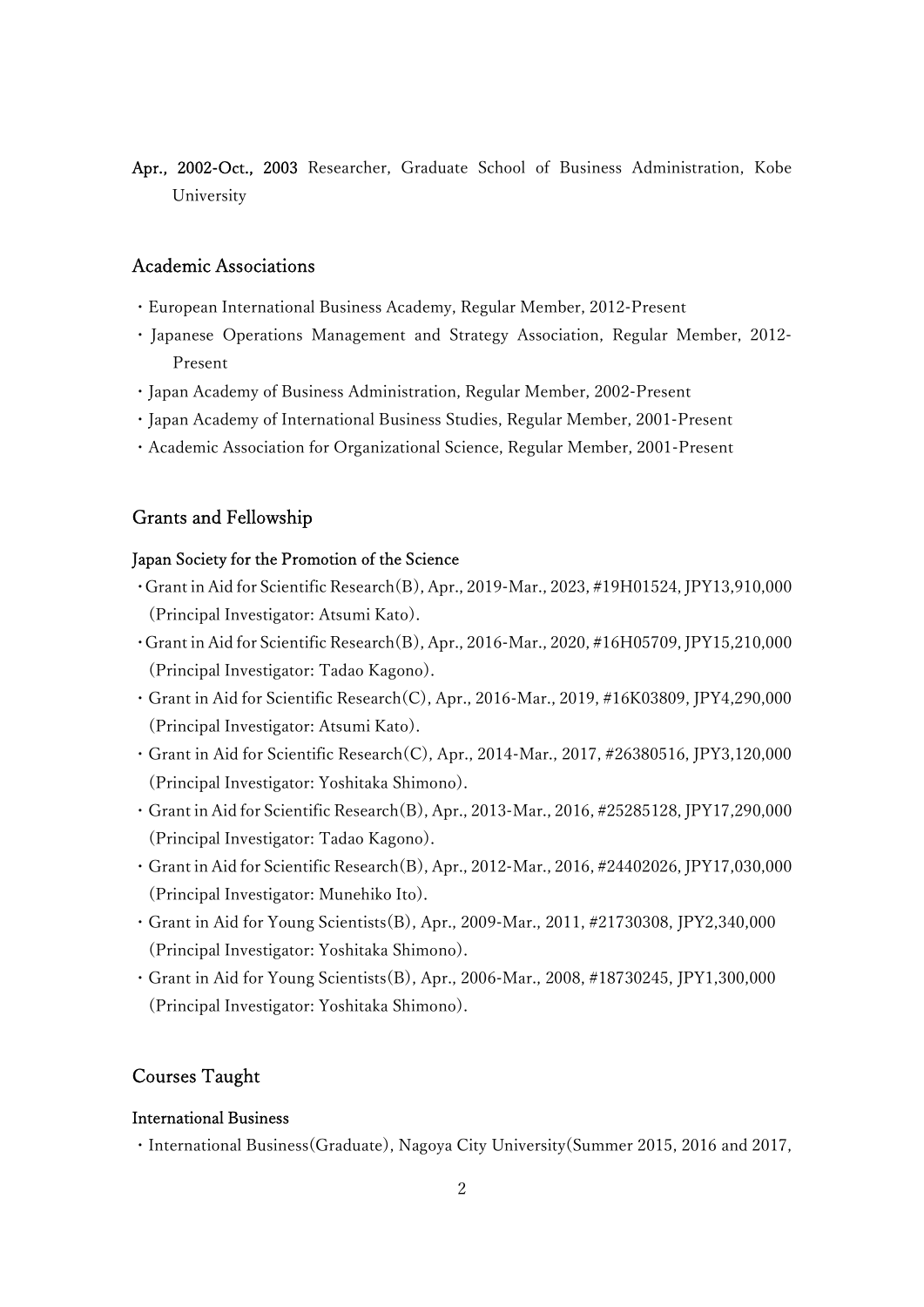Winter 2018, Summer 2019)

- ・International Business (Under graduate), Nagoya City University (Summer 2018)
- ・International Business (Under graduate), Sugiyama Jogakuen University (Winter 2019)

#### Business administration

- ・Introduction to Business administration (Under graduate), Nagoya City University (Fullyear from 2012 to 2017, Summer 2018 and 2019)
- ・Introduction to Business administrationⅡ(Under graduate), Nagoya City University (Winter 2011)
- ・Special Lecture on Case Study(Under graduate), Nagoya City University(Winter 2012, Summer 2013 and 2014, Winter 2016, Summer 2017, Winter 2019)
- ・Supplier System(Graduate), Nagoya City University(Winter 2012, Summer 2013, Winter 2014)
- ・Management Organization(Under graduate), Onomichi City University(Winter from 2006 to 2011)
- ・Business Management(Under graduate), Onomichi City University(Summer from 2006 to 2011)

# **Others**

- ・ Participatory Learning of Regional Cooperation(Under graduate), Nagoya City University(Winter 2015 and 2018)
- ・Basic Seminar Ⅰ(Under graduate), Nagoya City University(Summer 2012)
- ・Basic Seminar Ⅰ(Under graduate), Onomichi City University(Summer from 2006 to 2011)
- ・ English for Economics and Business Administration(Under graduate), Nagoya City University(Winter 2011)
- ・Foreign Economic Books Reading(Under graduate), Onomichi City University(Summer from 2006 to 2011)

# Major Fields of Interest

 Business strategy, Management Organization Theory, International Business, Global supply chain management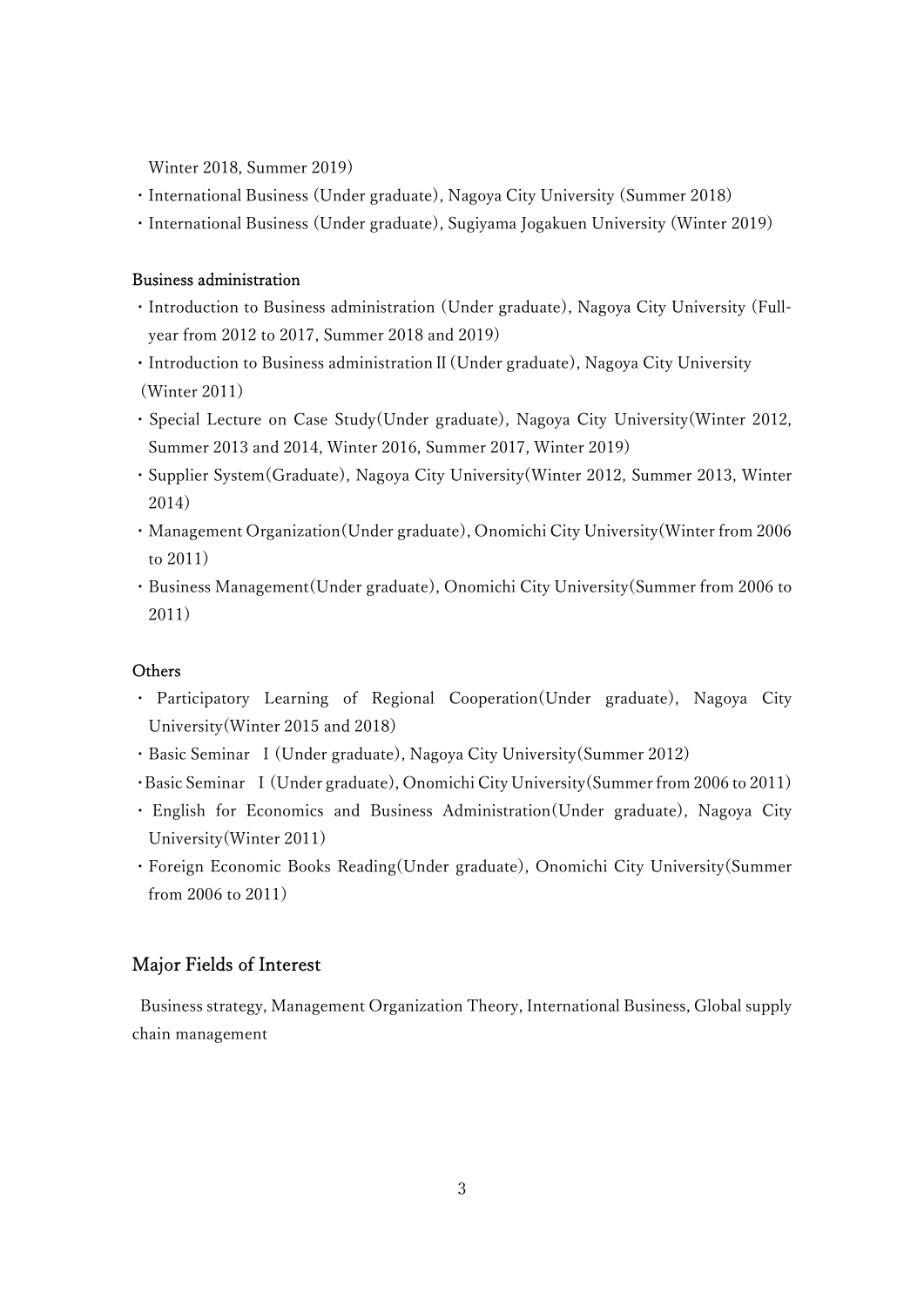# Books

- 1. (with Munehiko Ito, Atsumi Kato, Yasuhiko Haraguchi, Taehoon Park) "Automobile Industry Supply Chain in Thailand," Springer, Singapore, 2018.
- 2. (with Kozo Yamada, Yoshihiro Ejima) "The 1st step to Entrepreneurship [Ichikara no Antorepurenashippu] (in Japanese)," Sekigakusha, Tokyo, 2017.
- 3. (with Tadao Kagono, Kozo Yamada, Hideto Nagamoto) "Global Growth Strategy of Swedish Companies [Suwedenryu Gurobaru Seicho Senryaku] (in Japanese)," Chuo Keizai, Tokyo, 2015.
- 4. (with Tadao Kagono, Akinobu Sakashita, Tatsuhiko Inoue) "Transformation of Strategic Infrastructure of Japanese Companies [Nihonkigyo no Senryaku Infura no Henbo](in Japanese)," Hakuto Shobo, Tokyo, 2004.

# Unpublished Papers

- 1. (with Atsumi Kato) "Supplier Development of Japanese Automotive Parts Suppliers: Purchasing Strategy of Denso in Thailand," The Society of Economics Nagoya City University, No.621, 2017.
- 2. (with Atsumi Kato) "Localization Process of Japanese Automobile Companies in ASEAN: The Role of Local Parts Development Division at Toyota," The Society of Economics Nagoya City University, No.620, 2017.
- 3. "Strategy for Global Growth through Cross-border M&A: Case Study on Acquisition of a Swedish Company by a Japanese Company," The Society of Economics Nagoya City University, No.607, 2016.

# Published Papers

#### Refereed Work

- 1. (with Gao Ruihong) "Supplier System of Japanese Automobile Manufacturers in China [Chugoku niokeru Nikkei Jidoshameka no Sapuraiya Shisutemu] (in Japanese)," Kokumin Keizai Zasshi, Vol. 194, No.1, 2006, pp.47-62.
- 2. "Profit and Risk Sharing in Japanese Automobile Supply Chains: A Comparison of Toyota and Nissan,[Sapuraichen niokeru Rieki・Risuku Bunpai: Toyotagurupu to Nissangurupu no Hikaku](in Japanese)," Soshiki Kagaku, Vol.39, No.2, 2004, pp.67-81.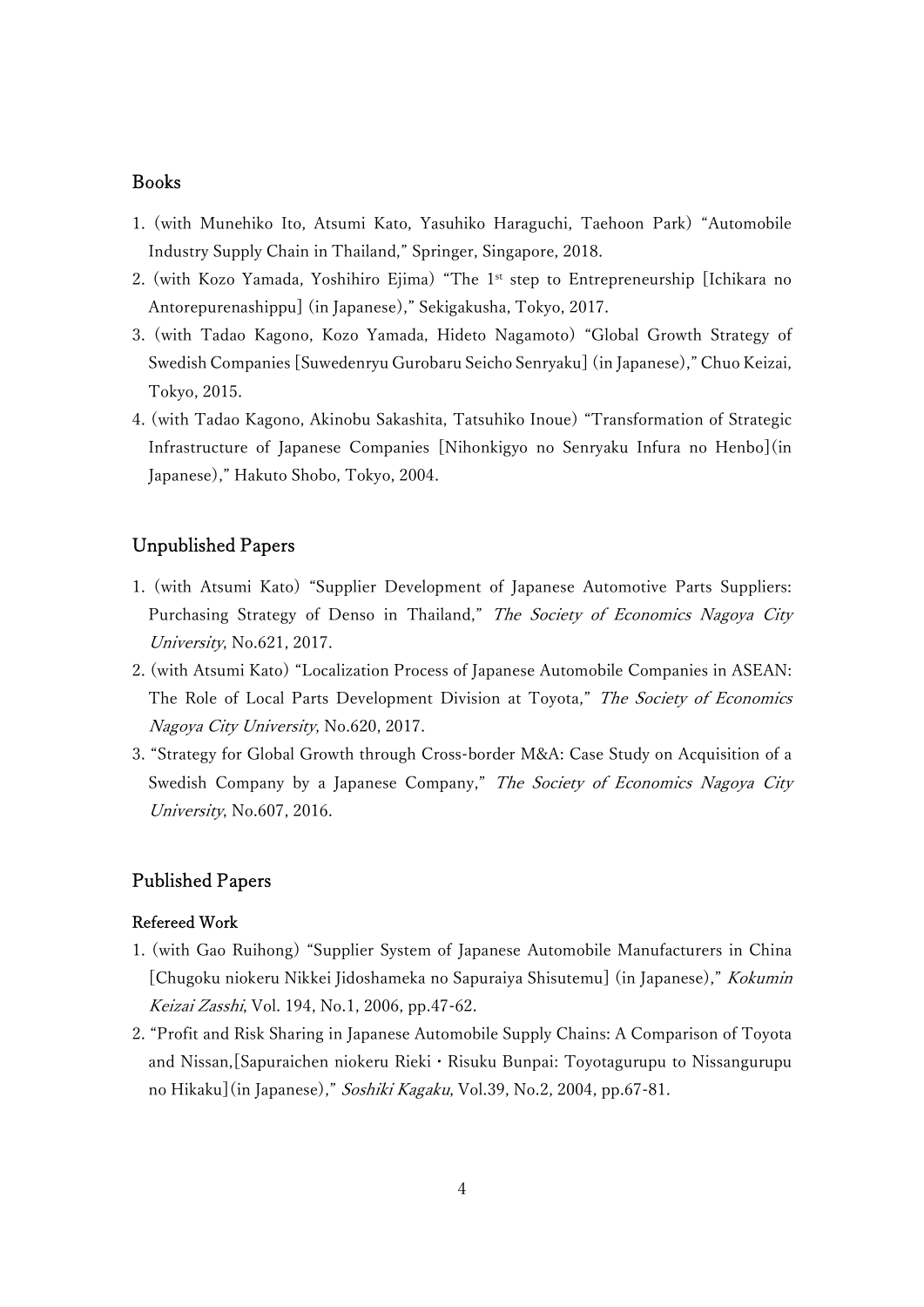#### Non-refereed Work

- 1. (with Munehiko Ito, Atsumi Kato) "Automobile Supply Chain in Thailand [Tai niokeru Jidoshasangyo no Sapuraichen] (in Japanese)," Kokumin Keizai Zasshi, Vol.216, No.4, 2017, pp.27-42.
- 2. "A Comprehensive Review of Inter-Firm Collaboration in Supply Chains [Sapuraichen niokeru Kigyokan Kyodo no Hokatsuteki Rebyu] (in Japanese)," Oikonomika, Vol.50 No.1, 2013, pp.39-67.
- 3. "Empirical Study on the Process of Parts Transactions in Europe: A Comparison of Japanese, US, and European Automakers [Sapuraiya Shisutemu niokeru Torihiki Purosesu no Kenkyu: Jidosha Buhin Torihiki no Nitibeio Hikaku] (in Japanese)," Onomichi-Daigaku Keizai Joho Ronshu, Vol.11, No.1, 2011, pp.219-230.
- 4. "Risk Sharing in Supply Chains: A Comparative Study between Automobile Industry and Electronics Industry in Japan [Sapuraichen niokeru Risuku Shearingu: Nihon no Jidosha Sangyo to Denki Sangyo no Hikaku] (in Japanese)," Onomichi-Daigaku Keizai Joho Ronshu, Vol.10, No.1, 2010, pp.227-247.
- 5. "Business Management of Canvas Industry in Onomichi: A Case of NPO Sector as Complementary Roles for Markets and Governments [Onomichi Hanpu no Keieigaku: Shijo, Seifu no Hokankino toshiteno NPO] (in Japanese)," Onomichi-Daigaku Keizai Joho Ronshu, Vol.9, No.2, 2009, pp.253-265.
- 6. "Business Management of Vinegar Industry in Onomichi: A Case of the Old Established Company [Onomichi Su no Keieigaku: Shinise KIgyo no Banto Keiei] (in Japansese)," Onomichi-Daigaku Keizai Joho Ronshu, Vol.8, No.2, 2008, pp.167-187.
- 7. "The Role of Contracts and Norms in Inter-Firm Relations [Kigyokan Torihiki niokeru Keiyaku to Kihan no Yakuwari] (in Japanese)," Onomichi-Daigaku Keizai Joho Ronshu, Vol.9, No.1, 2009, pp.43-59.
- 8. "The Business System of "Onomichi Ramen": A Case of the Noodle Maker [Onomichi Ramen no Keieigaku] (in Japanese)," Onomichi-Daigaku Keizai Joho Ronshu, Vol.8, No.2, 2008, pp.251-266.
- 9. "Adaptability to Fluctuations in Supply Chains: Case Study of Japanese Automobile Makers in Europe [Sapuraichen no Hendo Taioryoku: Oushu niokeru Nikkei Jidosha Meka no Jirei Kenkyu](in Japanese)," Onomichi-Daigaku Keizai Joho Ronshu, Vol.7, No.1, 2007, pp.229-244.
- 10. "IT Investment and Business System's Results [Johokatoshi to Jigyoshisutemu no Seika] (in Japanese)," Rokkodai Ronshu, Vol.47, No.3, 2000, pp.19-38.